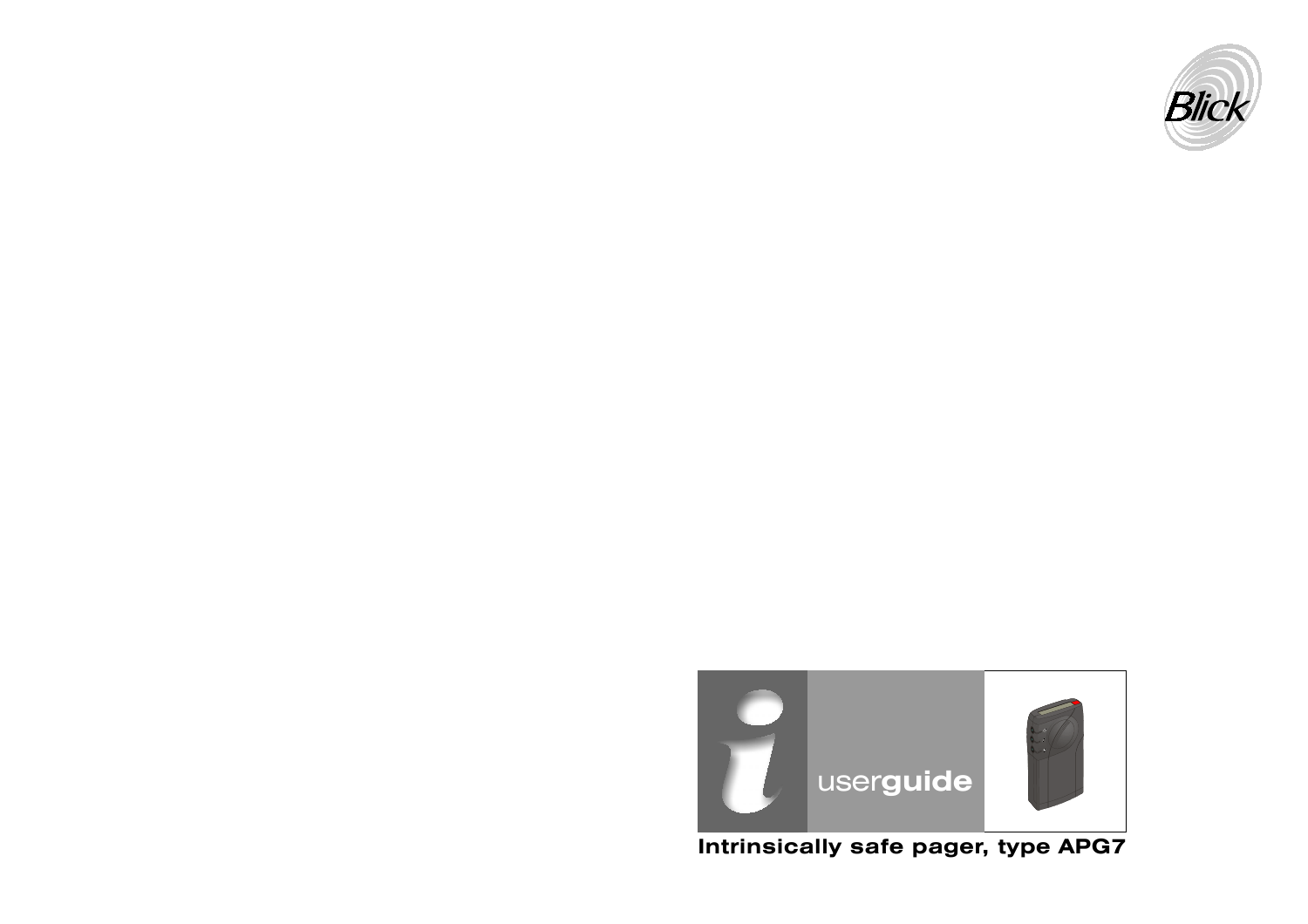## **APG7 INTRINSICALLY SAFE PAGER LIMITATIONS OF USE**

This page contains BASEEFA related information. No alterations are permitted without reference to the BASEEFA liason officer

THE APG7 SERIES OF MOBILES ARE INTRINSICALLY SAFE AND MUST NOT BE MODIFIED WITHOUT PRIOR PERMISSION FROM THE CERTIFYING BODY.

| Classification                                                         | Category 1                         |
|------------------------------------------------------------------------|------------------------------------|
| Rating                                                                 | ia, zone 0                         |
| Temperature rating.: See below                                         |                                    |
| (Suitable for all gas/air flammable mixtures except carbon disulphide) |                                    |
| IP rating (protection level against the ingress of dust and liquid)    | 53                                 |
| Main case material ambient temperature range                           | $-20^{\circ}$ C to $+40^{\circ}$ C |

The polycarbonate material used to manufacture the main case together with the natural leather pouch have been selected to protect the equipment against damage, e.g. being dropped or knocked, during normal operation.

These units contain no user serviceable parts, other than the battery. Units must be returned to the factory for servicing

I**mportant:** The pager must be fitted into its leather pouch when used in hazardous areas



## **Type:APG7\*-R**

Battery option, NiMH,

Blick Pt.No. 151026 must be fitted

Temperature rating **T3**

| Bx xxxxxxMHz Chn xxkHz<br>YOM XXXX<br>MAX. CONTACT RATING                    |
|------------------------------------------------------------------------------|
|                                                                              |
|                                                                              |
|                                                                              |
| $U_1 = 20V$ , $I_1 = 40mA$<br>CONNECT ONLY IN A SAFE AREA                    |
|                                                                              |
| FOR CELL TYPE SEE CERTIFICATE                                                |
| THIS UNIT MUST BE FITTED INTO ITS POUCH                                      |
| WHEN USED IN HAZARDOUS AREAS                                                 |
| <b>BLICK. EXETER.</b><br>UΚ                                                  |
| MODEL - APG7* - D                                                            |
| CERT No. BASD1 ATEX xxxxx                                                    |
| $EExi$ a $\Pi$ CT4 $20^{\circ}$ C $\lt$ $=$ Ta $\lt$ $=$ $+$ 40 $^{\circ}$ C |
| II1G                                                                         |
| 1180                                                                         |

Serial no. xxxxxx Rx.xxxxxMHz Chn.xxkHz YOM XXXX MAX. CONTACT RATING  $Ui = 20V$   $Ii = 40mA$ <br>CONNECT ONLY IN A SAFE AREA FOR CELL TYPE SEE CERTIFICATE THIS UNIT MUST BE FITTED INTO ITS POUCH<br>WHEN USED IN HAZARDOUS AREAS **BLICK, EXETER, UK** MODEL:- APG7\*-R<br>CERT.No:- BAS01 ATEX xxxxx<br>EExiaIICT3. \_-20°C<= Ta<= +40°C

 $\langle \xi_{\mathbf{x}} \rangle$ II1G

ወ CE

 $1180$ 0889

#### **Contents**

| <b>Introduction</b>                                                        | 4  |
|----------------------------------------------------------------------------|----|
| How to use this guide                                                      | 5  |
| To prepare your pager for use                                              | 5  |
| To insert (or change) the battery                                          | 5  |
| Pager Controls                                                             | 6  |
| To switch your pager on                                                    | 6  |
| To reprogram your pager with identity codes, Individual (IC) or Group (GC) | 7  |
| To use your pager                                                          | 9  |
| To receive paging calls                                                    | 9  |
| To change the top display orientation when in a charging rack              | 9  |
| Low battery                                                                | 10 |
| Out of range                                                               | 10 |
| To review and delete stored messages                                       | 10 |
| Block message review                                                       | 10 |
| Individual message review                                                  | 11 |
| User selectable functions                                                  | 12 |
| To configure your pager                                                    | 13 |
| To replace the clip                                                        | 20 |
| <b>Glossary of paging terms</b>                                            | 22 |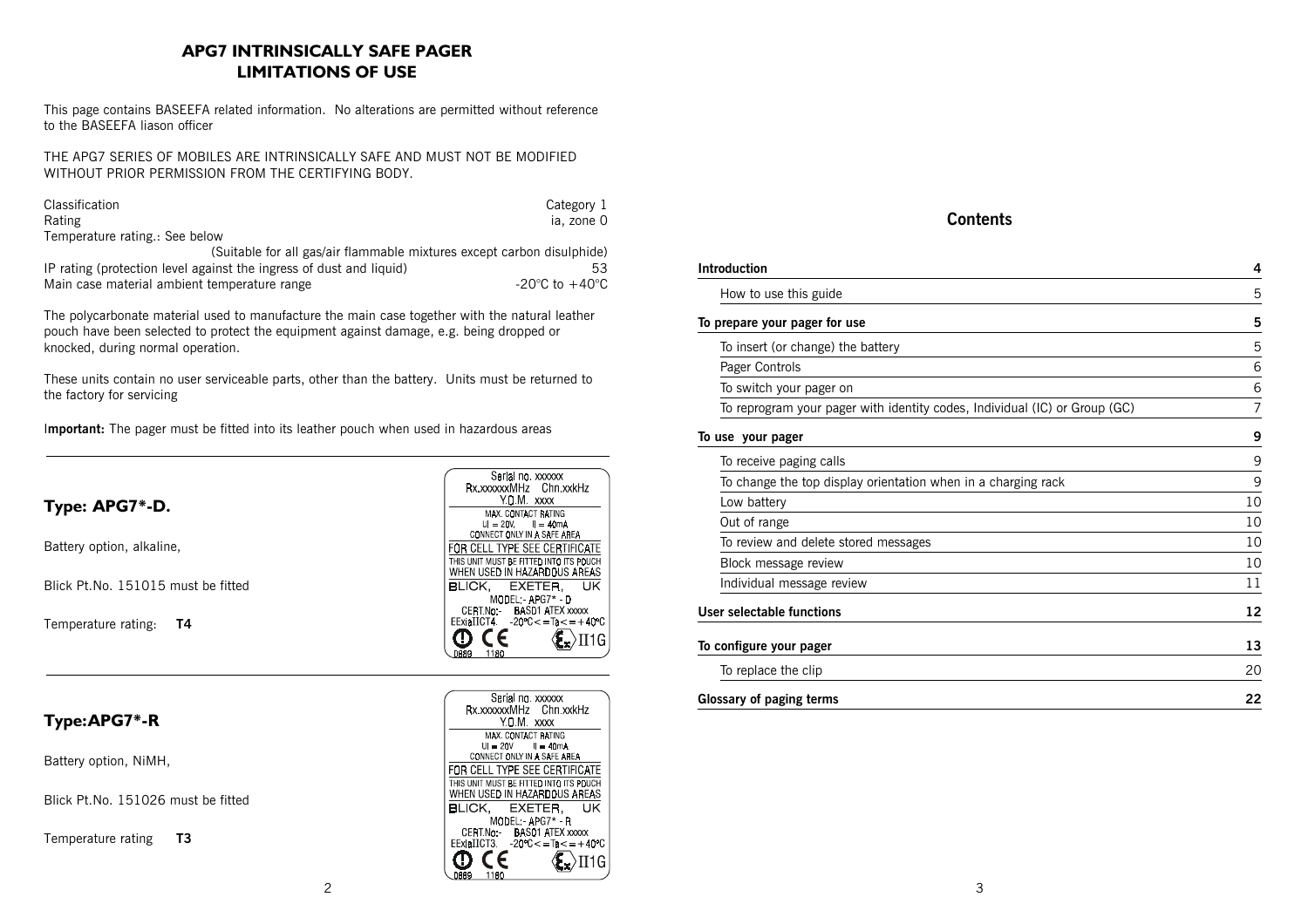#### **Introduction**

APG1 and APG2 pagers are designed for use in both on-site and wide area paging systems. The robust plastic case is fitted with a removable clip that allows the pager to be worn on a belt or in a pocket. A safety cord with clip is also supplied.

The APG1is an alphanumeric pager. The APG2 is an alphanumeric pager that can receive speech messages where the system licence allows.

- Pagers have a memory that can store up to 80 characters. Messages are displayed in blocks of eight characters and can be reviewed and deleted when required.
- The display can be inverted by the user so that messages are legible whichever way round the pager is worn.
- The operational prompts may be displayed in any of six languages.
- Fourteen different bleep tones are available. Two volume levels or silent operation can be selected. A light flashes during the call.
- Each pager can be programmed with up to seven different addresses. The first address is the pagerís Individual Code number and the remaining six are Group Codes. Each Group Code can be allocated to any number of pagers to allow them to be called simultaneously.
- Addresses may be entered or changed by sending special programming calls to the selected pager.
- The pagers are powered by one AA size cell (battery); this can be either disposable or rechargeable. A rechargeable cell will be charged when the pager is placed in a charging rack.
- A low battery indication is made on the pager's display when cells require replacement or recharging.
- Vibrator (optional).
- A display back light.

#### **How to use this guide**

To perform the required task simply follow the paragraphs in the left column.

To give you further information an information column appears on the right hand side of the instructions. This gives additional information for the step that you are following or, in some cases, the result of your actions.

#### **To prepare your pager for use**

#### **Before you use your pager for the first time ...**

Please ensure that the battery is new (disposable) or fully charged (rechargeable).

To ensure that a rechargeable battery is fully charged place your pager in a charging rack for 14 hours.

## **To insert (or change) the battery**

Press down on the battery door, slide it towards the centre and hinge it outward to reveal the battery compartment.



Invert the pager and allow the old battery to slide out.

Place the new battery (size AA) into the compartment with its positive terminal facing outwards.

Hinge the door over the battery, press down and slide it towards the side of the pager case until it clicks into position.

The pager will bleep and display two crosses to show that it is active.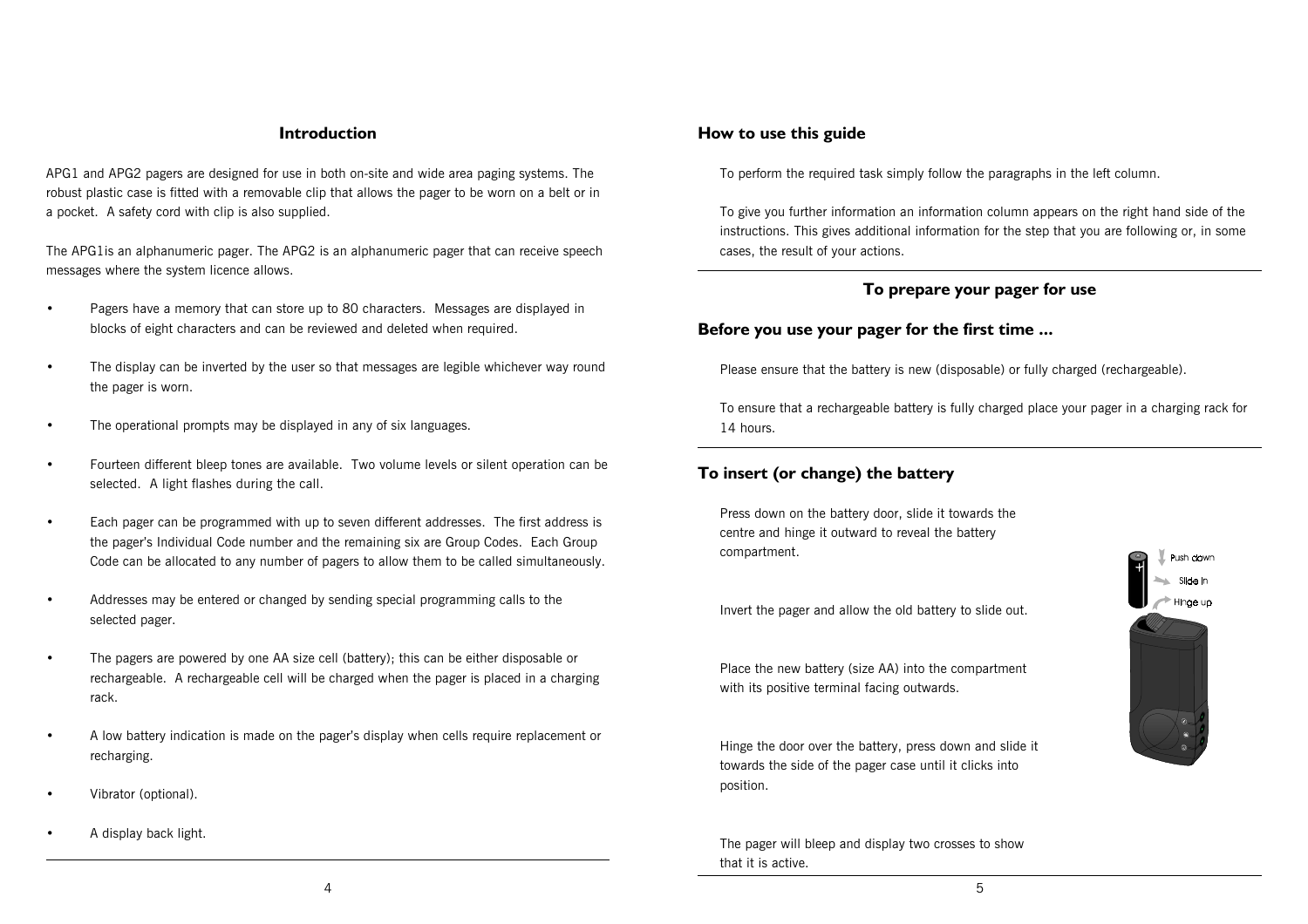

#### **If your pager shows: NO CODES....**

You will need to program it with an Identity Code before it can be used.



Please refer to your supplier for details.

### **Pager Controls**

All the functions of your pager are controlled by pressing combinations of the three push buttons on the side.

To switch your pager off

Press and hold

the power button  $(\mathsf{I})$ .

When the displays go blank, release the button.

## **To switch your pager on**

Press and hold  $(1)$  until the displays show two crosses.

Release the button.

# **The function button f**

When your pager was configured a number of 'user selectable' functions were enabled. You can access these using this button whilst in the selection mode (please refer to the section 'User selectable functions' for details).

When you enter the selection mode the screen on your pager will show the available functions in sequence. Each option is displayed for a short period before changing to the next. Whilst a function is displayed it can be switched between the settings by pressing button **É**.

Functions that can be switched on or off are selected when a tick (3) is shown and deselected by a cross (**X**).

If alternative settings are offered then the text indicates the choice (e.g., HIGH VOL or LOW VOL).

Message button  $\textcircled{\footnotesize\bullet}$ 

This button controls message review.

You can press  $\bigcirc$  to cancel the bleep tone whilst receiving a call.

**To reprogram your pager with identity codes, Individual (IC) or Group (GC)**

**You will need to be able to send programming calls from your paging encoder (keyboard) to carry out this procedure. Please refer to the encoder user guide for details.**

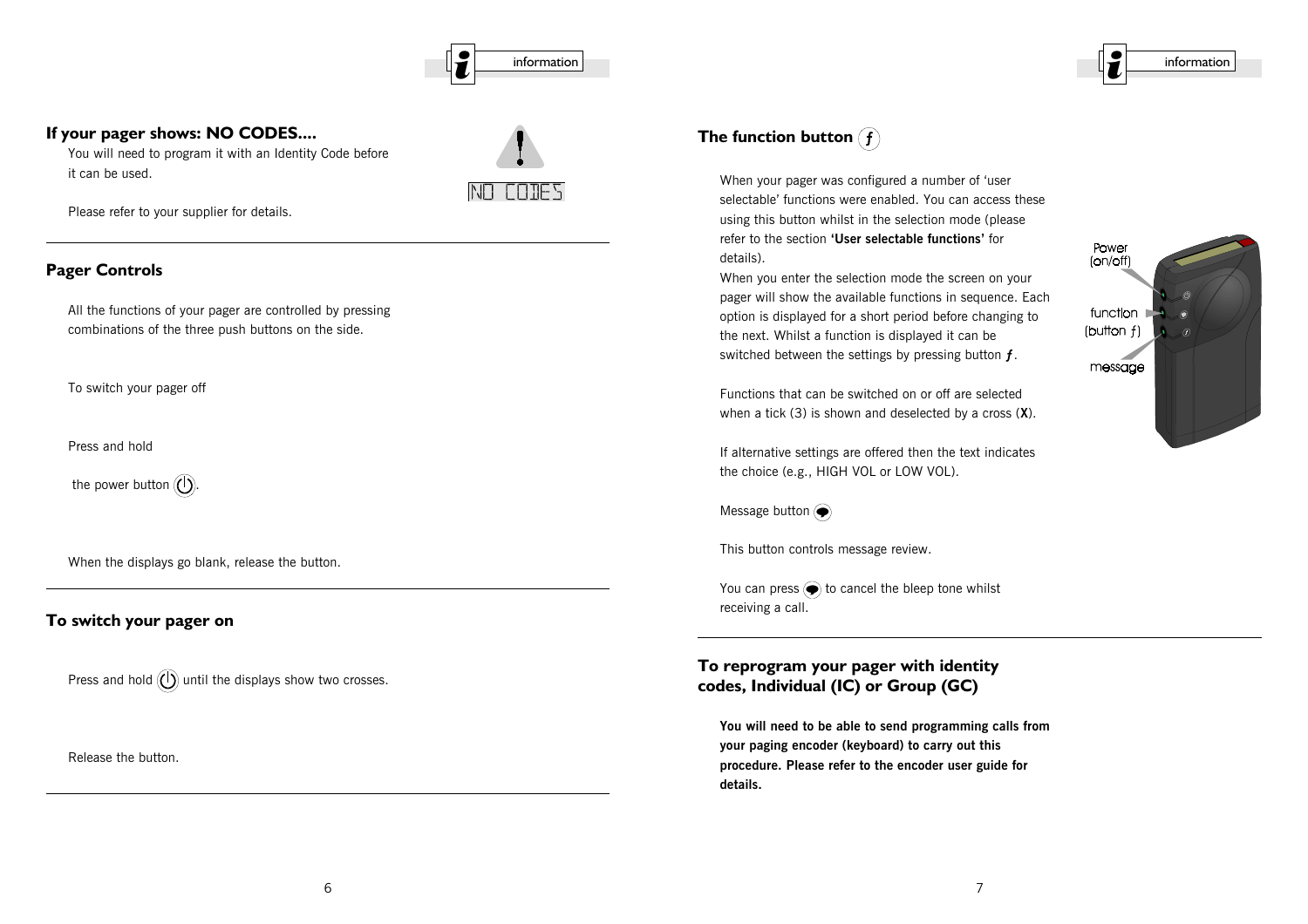

Press and hold button  $\widehat{f}$  until the top display shows the pager's current Individual Code . Release the button.

Wait until the display shows

#### **PROGRAM?** then press and

release  $(f)$ .

The display will first show

**PROGRAM** 

and then the

Individual Code.

To change the Individual Code press and hold button  $\mathcal{F}$ while it is displayed.

## *Send a programming call from the paging encoder.*

When the new code appears release the button.

The pager will show the Group Codes (GC) in sequence.

To add, change or delete a Group Code press and hold  $(f)$  while it is displayed.

#### *Send a programming call from the paging encoder*

When the new code appears release the button. The display will change to show the next Group Code.

If you wish to add, change or delete the code press and hold  $\left(\widehat{f}\right)$  and send a programming call.

If you do not wish to make changes do not press the button and allow the pager to return to normal operation.



*The display will scroll through the user selectable options (e.g., display, silent, volume) before reaching PROGRAM?*

*The current Individual Code will be shown, for examlple:*  $17745$ 



*The display will show*  $\rm +$   $\rm +$ 

*to indicate that your pager has returned to normal operation.*

## **To use your pager**

## **To receive paging calls**

When your pager receives a call it will bleep and display a message (and vibrate).

The display will show **BLEEP, SPEECH** or a message.

Press the message button  $\bigcirc$  if you wish to cancel the bleep tone whilst receiving the call.

After you have received a message call you will offered the option to:



If you do nothing your pager will store the message. The message will remain on the display until you receive another call.

## **To change the top display orientation when in a charging rack**

To alter the orientation of the display press button  $\left(\bigcirc$ during the first second of entry into the rack. The selection remains in the memory.



**BLEEP** *indicates that there is no message. The sound of the bleep tone selected by the system operator is normally chosen to indicate the action that you should take.*

**SPEECH** *(available on APG2 pagers) indicates that a speech message is about to be transmitted. When the bleep tone has finished you will receive the speech message.*

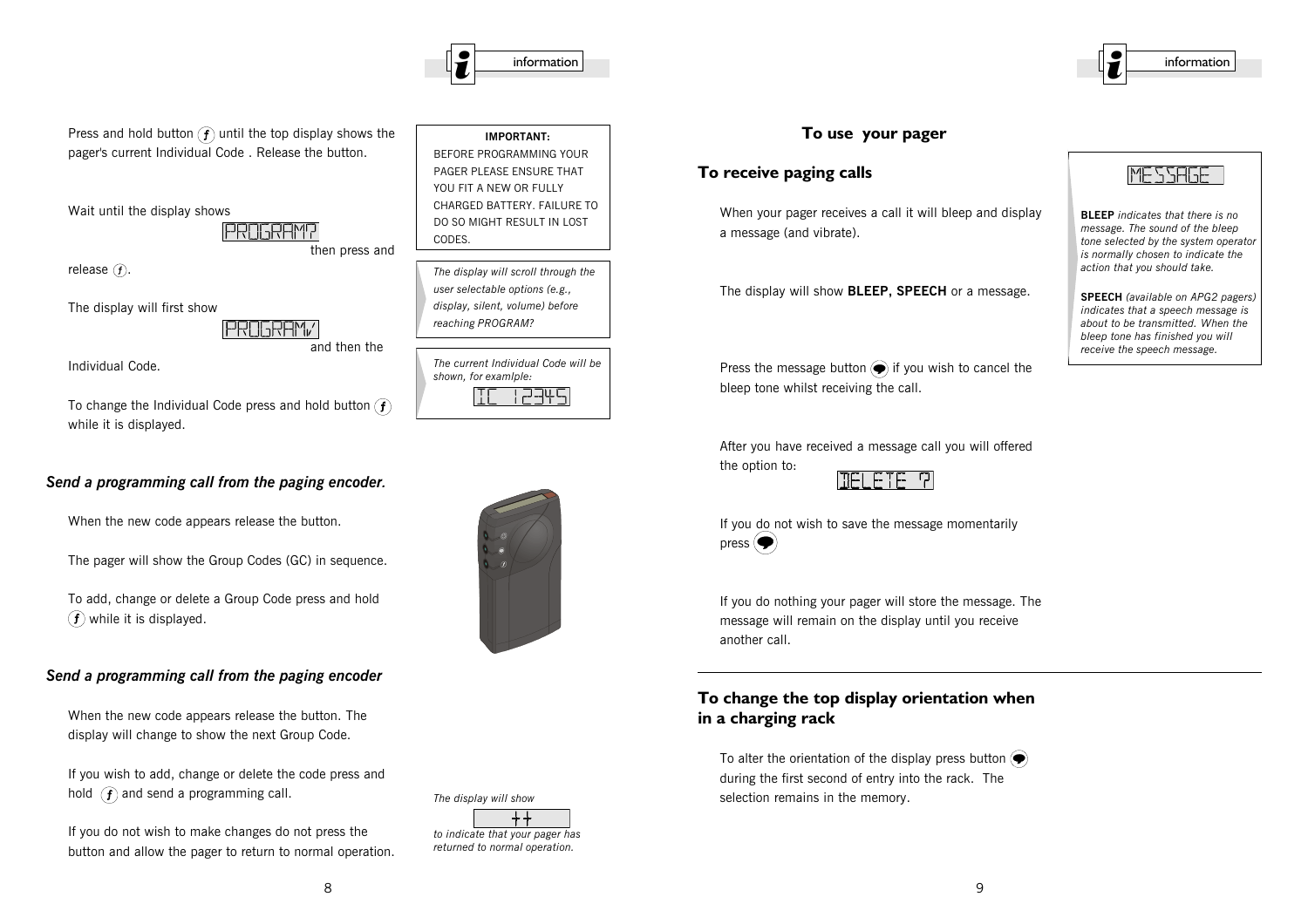

*NOTE: You must never place a pager with a DISPOSABLE battery in a*

*Your pager will continue to display RANGE? until it receives a valid transmission. Other active pager functions will be displayed*

*charging rack.*

*alternately.*

## **Low battery**

When  $\parallel \Box \parallel$   $\Box \Box \Box$  is displayed you must replace or recharge (as appropriate) the battery as soon as possible.

## **Out of range**

If this option was selected during configuration your pager will bleep and display **RANGE?** if you are out of range of the transmitter for more than 40 seconds.

#### **To review and delete stored messages**

The message store has a capacity of 80 characters. When the store is full, new messages will overwrite the existing ones, starting with the oldest.

You can set your pager (see 'User selectable functions', page 11) to review messages using either of two options:

- a Block message review. When you initiate the message review your pager will display all the stored messages in sequence. If you choose to delete then all messages are cleared from the store.
- b Individual message review. This option allows you to review and delete any stored message.

#### **Block message review**

(User selectable option)

Press the message button  $\left( \bigcirc \right)$  to display the number of stored messages.

**Display backlight** *When stored messages are reviewed the display will be illuminated automatically.*

*The default message review method is set during pager configuration (p13). If you select the alternative then your pager will revert to the default when you next switch it on.*

*When no messages are stored then the displays will show: 0 M*

To view the messages press and hold  $\bigcirc$  until the last message is displayed. Release the button. The pager will display all the messages in sequence.

When all messages have been displayed the pager will show:



Press the message button  $\bigcirc$  momentarily if you wish to clear all messages from the store.

#### **Individual message review**

(User selectable option)

Press the message button  $\odot$  to display the number of stored messages.

Press the message button  $\bigcirc$  again to display the individual message number, starting with the oldest.

Hold the button in to scroll through the message numbers.

Release the button when the message that you wish to see is shown.

When the message has been shown you will be offered the option to delete it.

Press the message button  $\left( \bigcirc \right)$  momentarily if you wish to delete the message.

*The display will show:* M ק

**deleted.**

*If you wish to pause the display*

*The number of each message is shown on the display.*

*If you do not delete the reviewed messages the displays will show the number of stored messages.*

**NOTe If you switch your pager off or place it in a charging rack (rechargeable batteries only) all messages will be**

*press and hold* 



| The display will show: |
|------------------------|
|                        |

| The display will show:<br>31 E TE . |
|-------------------------------------|
| The display will show:<br>╶╿┠╸╎┣╸   |
| NOTF                                |

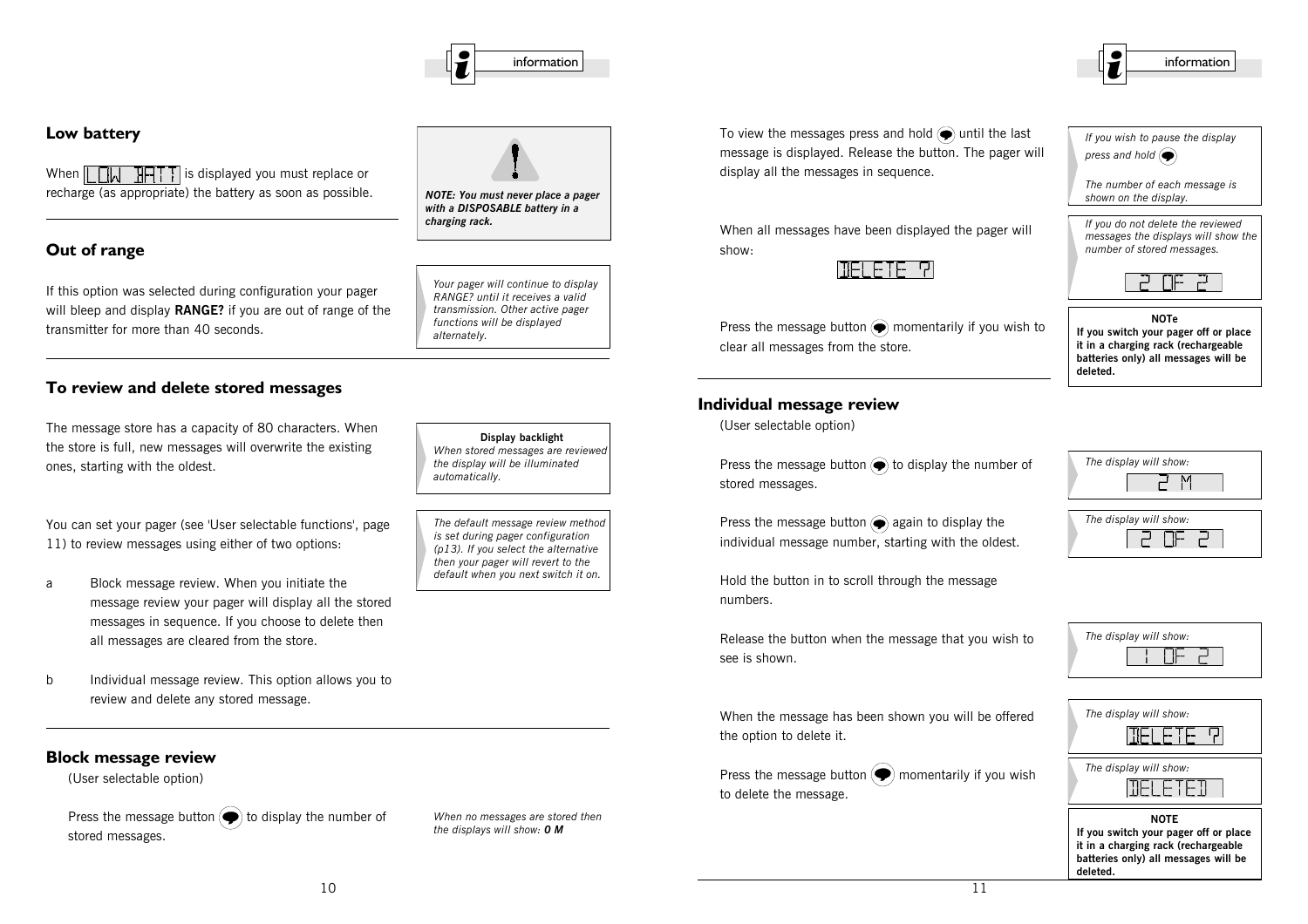# $\mathcal{I}$  information information information information information information

#### **User selectable functions**

You can customise some of the functions of your pager to suit your own requirements. This can be done at any time.

The following is a complete list of the functions. You will only see those functions made available to you when your pager was configured.

Several functions are set as configuration defaults in the factory. The headings for these are in normal text. The remaining functions are shown in italics. The user functions are shown on the TOP display. The front display will show the last received message (if any).

#### **To access the selection mode**

Press and hold button  $\left(\widehat{f}\right)$  until the individual code is displayed then release it.

[TE | 2345]

Display orientation

WH JHK TIT ITI SPI AY  $\overline{\phantom{a}}$ 

Silent mode

SILENT V SILENT X

*Long ID*

I ANG IAX  $\parallel$  nns th $\prime$ 

Bleep volume

-l/N  $\overline{a}$ חע חו

| To change the setting of a function<br>press $(f)$ whilst it is shown on the<br>display. |
|------------------------------------------------------------------------------------------|
| Each time you press the button the                                                       |

*Each time you press the button the setting will change.*

*If you do not press the button for a short while the pager will move to the next function.*

*The pager will show the available functions in sequence.*

*Press button É only if you wish to*

*This inverts the display to make it easier to read wherever you wear*

*You can stop your pager from bleeping whilst receiving a call. If you select SILENT the word will be displayed alternately with other active pager functions e.g., RANGE,*

*This selection will lengthen the bleep period to 24 seconds. You can still cancel the tone in the normal way by pressing the message*

*Two bleep volume levels are*

*make a change.*

*your pager.*

*LOW BATT.*

*(bottom) button.*

*available.*



(select individual) (select block)

*This screen will allow you to choose message review facility. Select a tick to use BLOCK MESSAGE review or a cross to review INDIVIDUAL MESSAGES.*

*If you switch the pager off it will revert to the default setting the next time that it is switched on (the default is set during pager configuration - see below).*

*Programming instructions can be*

*found on page 7.*

Program

# **PROGRAM?**

If you wish to program an identity code (Individual or Group) press  $\hat{f}$  and follow the instructions on page 5. Otherwise allow the pager to continue through the selection sequence.

User groups



When you have finished your pager will return to normal operation.

*This facility allows you to join (or leave) any of the groups programmed into your pager. Each of the programmed groups is displayed in sequence. Press button É to make your choice.*

## **To configure your pager**

These procedures allow you to set the engineering functions of your pager to allow it to operate with your paging system and to select user functions.

#### WARNING

If your are not sure how to set these engineering functions please refer to your supplier. If you make an invalid setting your pager might not work.

You must delete all identity codes from your pager before you can change the configuration.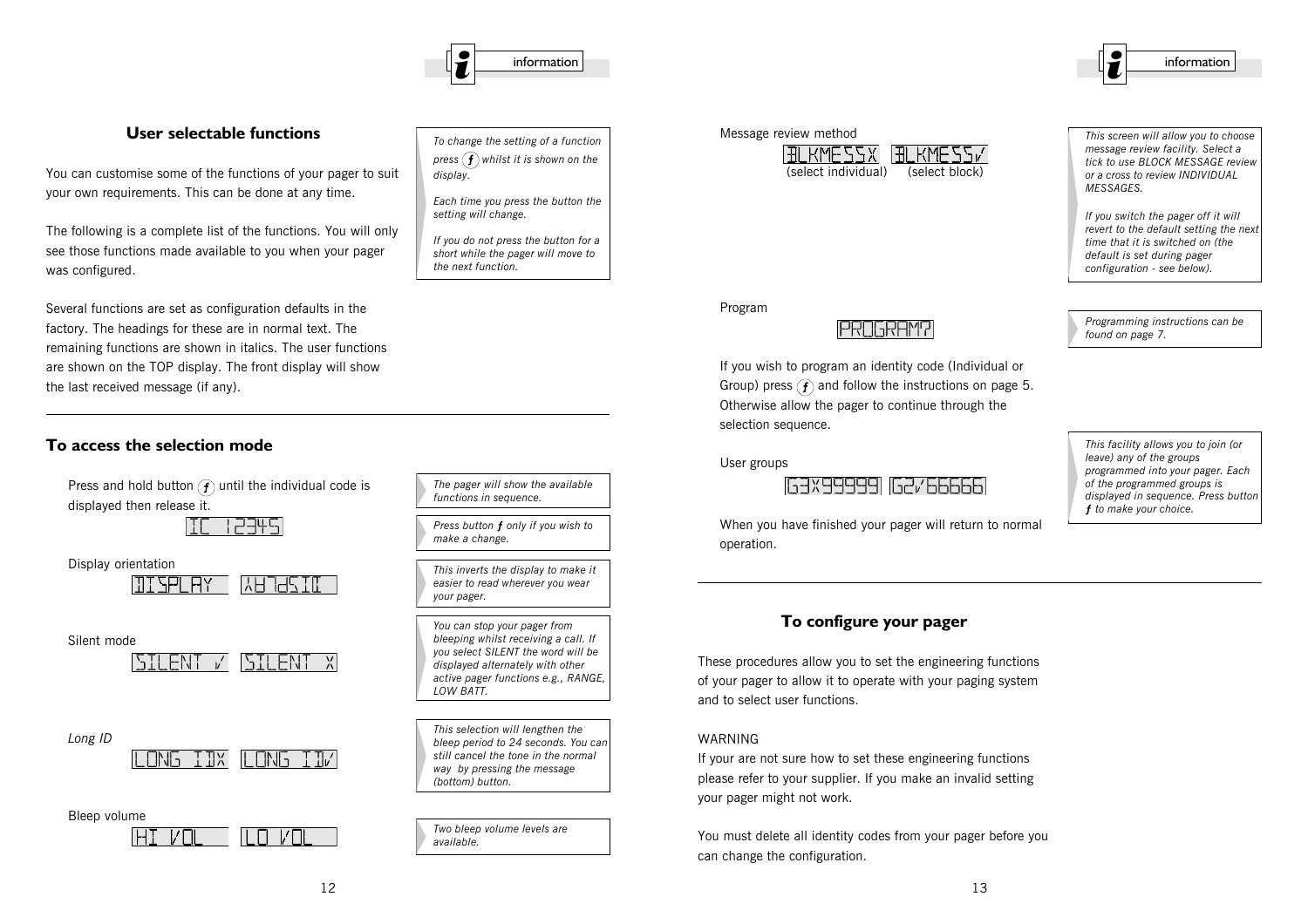

#### **To delete all codes**

Press and hold button  $\widehat{f}$  until the top display shows the pager's current Individual Code.

Release the button.

Allow the pager to go through the user selections.

Wait until the display shows

**IPRNGRAM?** then press and

release  $\bigcap$ .

The display will first show

**PROGRAM** then the

individual code.

Press and hold  $(f)$ 

*Send a DELETE ALL programming code from the system encoder.*

The display will show:



Your pager is now ready to be configured.

*You will need to be able to send programming calls from your paging encoder to carry out these procedures. Please refer to the appropriate user guide for details.*

*IMPORTANT: Please ensure that the*

*(rechargeable) or new (disposable) before programming the identity codes otherwise they might not be*

*Refer to the section* **To configurethe pager and program the identity**

**codes** *for details.*

*battery is fully charged*

*saved to memory.*

**To change the format and program codes without altering the configuration.**

Press and release button  $(f)$ 

The display will show the current format setting



Whilst the format is displayed, each time you press  $(f)$ the format will change.

e.g.,

Release the button when the required format is displayed.

The display will show IC (Individual Code).

Press and hold button  $(f)$ 

*Send a programming call for the required Individual Code from the system encoder.*

*This will store the new format setting*

When the new code appears release the button.

The pager will show the Group Codes (G1 to G6) in sequence.

*Continued on next page*

*IMPORTANT: Please ensure that the battery is fully charged (rechargeable) or new (disposable) before programming the identity codes otherwise they might not be saved to memory.*

*FORMAT is normally set in the factory from the ordering specifications.*

*The FORMAT letter shown MUST correspond to the format setting in the system encoder otherwise the pager will not work.*

*A, B and C represent the three coding formats. Format C is the default Blick setting. A and B can be used for specific systems (please refer to your supplier before using these options)..*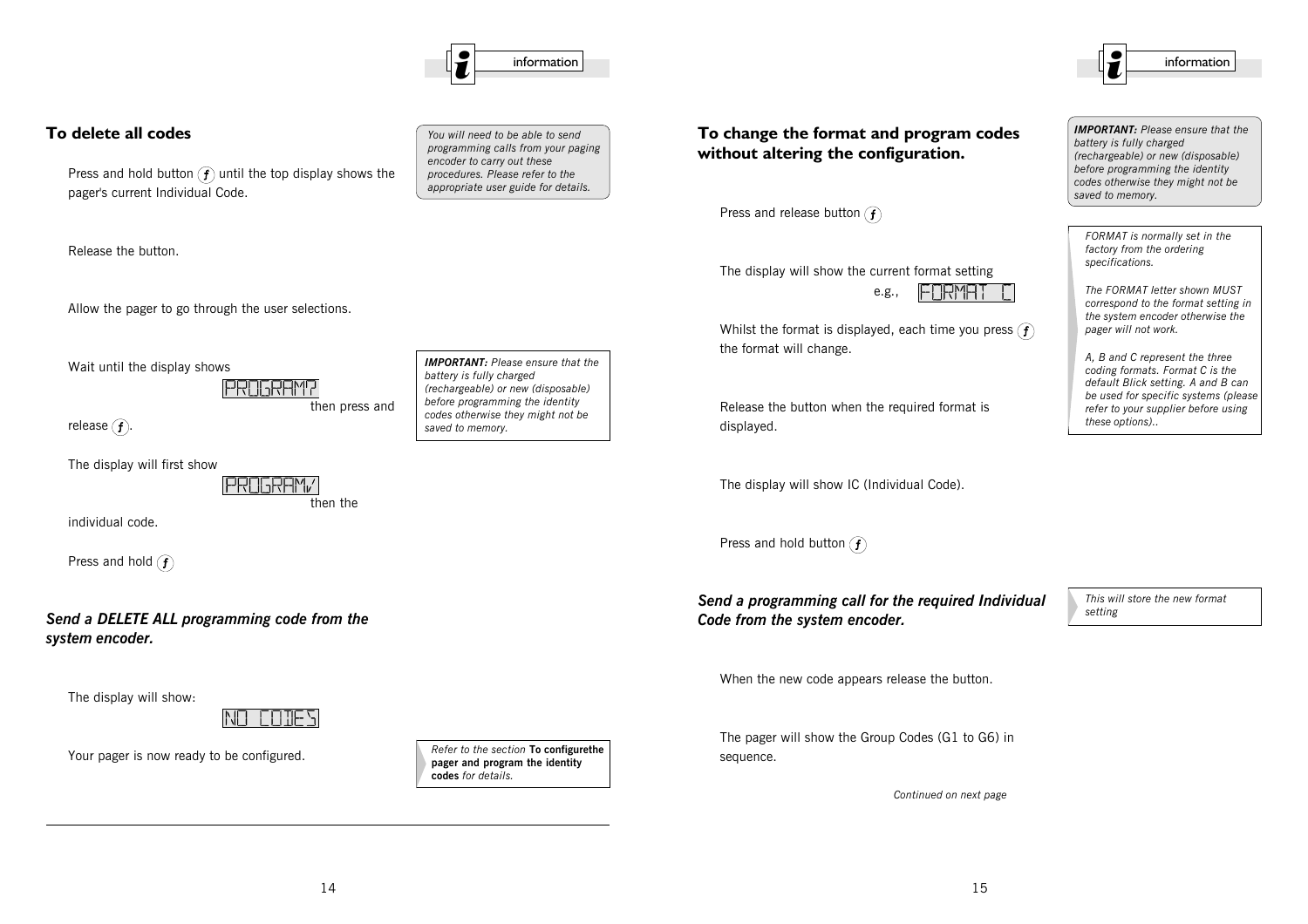

*Continued from previous page*

To add a Group Code press  $(f)$  while it is displayed.

#### *Send a programming call for the new code from the system encoder.*

*This will store the new code*

When the new code appears release the button. The display will change to show the next Group Code.

If you wish to add another code press  $\left(\mathbf{f}\right)$  and send a programming call.

*This will store the new code*

If you do not wish to make changes do not press the button and allow the pager to return to normal operation.

#### **To configure the pager and program the identity codes**

Switch the pager off

Press and hold button  $\left(f\right)$  then switch the pager on. The pager will display the software title, for example,

*IMPORTANT: Please ensure that the battery is fully charged (rechargeable) or new (disposable) before programming the identity codes otherwise they might not be saved to memory.*

*To change the setting of a function press*  $\left(f\right)$ *whilst it is shown on the display.*

*Each time you press the button the setting will change.*

*If you do not press the button for a short while the pager will move to the next function.*

then, after a short while, the first 8 function codes (shown in the table). for example,

## IES-I PAN-I

Release the button to reveal those remaining., for example,

The pager will now show the available function options in sequence. Press button  $\widehat{f}$  only if you wish to make a change.

LANGUAGE The language options are automatically shown in sequence. When your required language is displayed, press and release button  $(f)$ 

#### **SILENT**

**RANGE**

**LED** (Light)

#### **POWER**

*Continued on next page*

*Block 1 position: 1 = E, D, N, F, G, I (Language) 2 = S (Silent) 3 = R (Range) 4 = L (Light) 5 = P (Switch) 6 = A, B, C (Format) 7 = 0 - 8 (0 to 8 errors) 8 = L ( Long Bleep)*

*Block 2 position: 1 = 2 - 6 (Decode algorithm) 2 = B (Block message) 3 = U User groups 4 = V (Vibrate)*

*NOTE: Where a dash appears on the display the function is disabled.*

*Language for prompts: E, English; D, Dutch; N, Norwegian; F, French; G, German; I, Italian*

*If you select SILENT the pager will not bleep on receipt of a call. The light will still flash, unless it has been disabled (see 'light' below)*

*This function, if selected, will cause the pager to bleep and display RANGE? if no valid transmission has been received for approximately 40 s. Other active pager functions will be displayed alternately. The RANGE facility must also be selected in the system encoder.*

*To prevent the LED from illuminating select X for this option.*

*Select this option to prevent the pager being switched off.*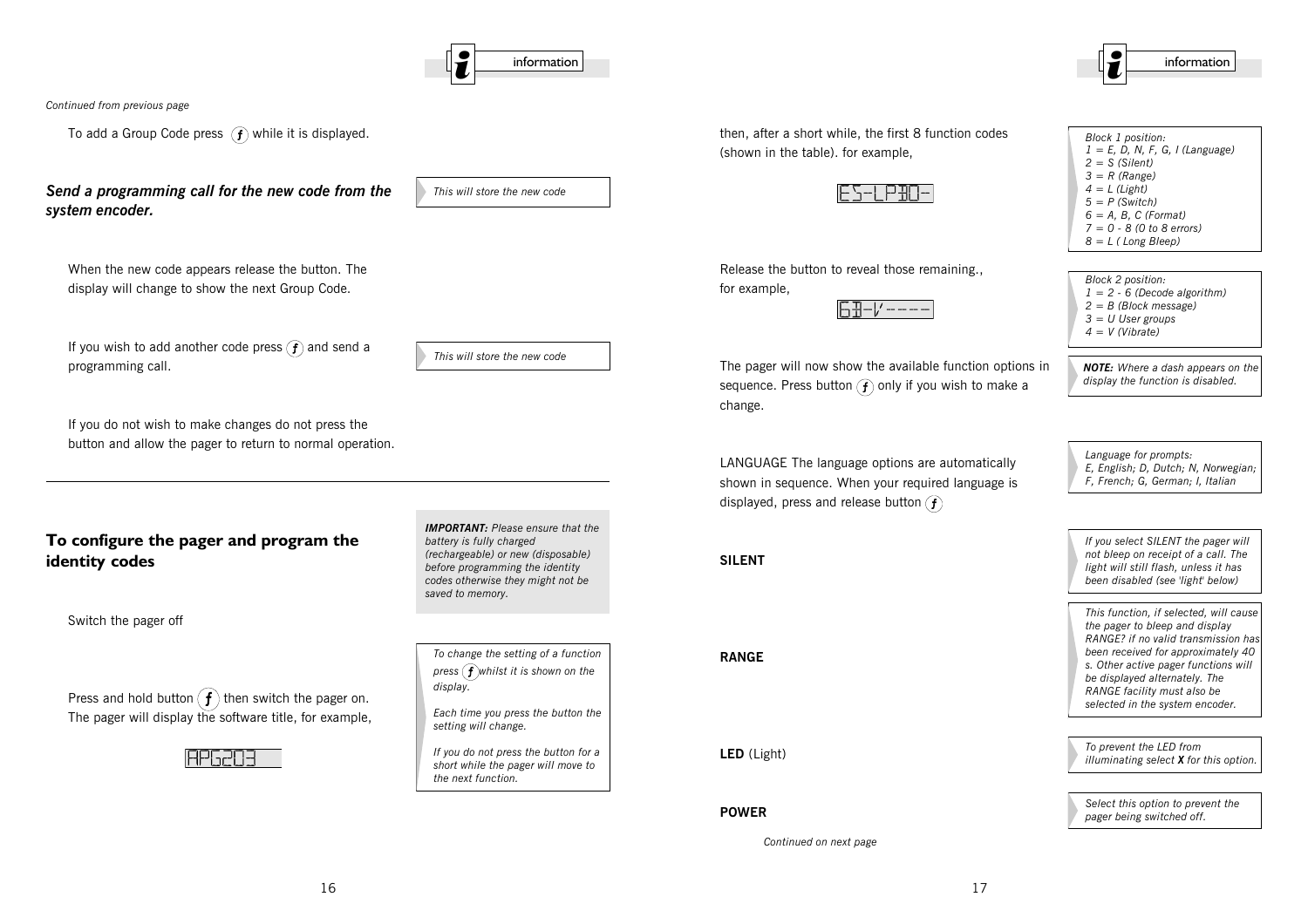**USRGRPS** (user groups)

**VIBRATE**

be selected, read and deleted.

**LONG ID** (long bleep)

**ERRORS** (error level)

**FORMAT**

*Continued from previous page*

**BITSPRE** (decode algorithm)

**BLKMESS**

(default message review method)

**Block message review** allows all the messages in the store to be read at once in sequence. If the offer to DELETE? is accepted then all the messages are erased.

**Individual message review** allows individual messages to

*FORMAT is an engineering function and is normally set in the factory. The format letter shown MUST correspond to the format setting in the system encoder. The default setting is C.*

*The display shows a number between 0 and 8 which indicated the number of non-correctable errors that are permissible in each message block before a message is rejected as unusable. If a message is rejected in this way the call is disregarded and the pager does not respond. Corrupted characters are shown as blanks.*

*Select this option to allow the user to choose either the normal bleep time, 5 s or a long bleep time, 24 s.*

*This is an engineering function only and must be set to 6.*

*This screen will allow you to set the default message review facility. Select a tick to default to BLOCK MESSAGES or a cross to default to INDIVIDUAL MESSAGES. You can temporarily change the setting from the "user selectable functions" (page 9). If you switch the pager off it will revert to the default setting the next time that it is switched on.*

*Select USRGRPS to allow the user to join or leave any of the groups programmed into the pager.*

*This selects the vibrator (where*

*fitted).*

**IMPORTANT**

*Send a programming call for the required Individual Code from the system encoder*.

When the new code appears release the button

The pager will show the Group Codes (GC) in sequence.

To add a Group Code press  $\widehat{f}$  while it is displayed.

*Send a programming call from the system encoder.*

*This will save the settings.*

*This will save the settings.*

*of 6 group codes.*

*The pager will accept a maximum*

When the new code appears release the button. The display will change to show the next Group Code.

If you wish to add another Group Code press  $\mathcal{F}$  and send a programming call.

If you do not wish to make changes do not press the button and allow the pager to return to normal operation.



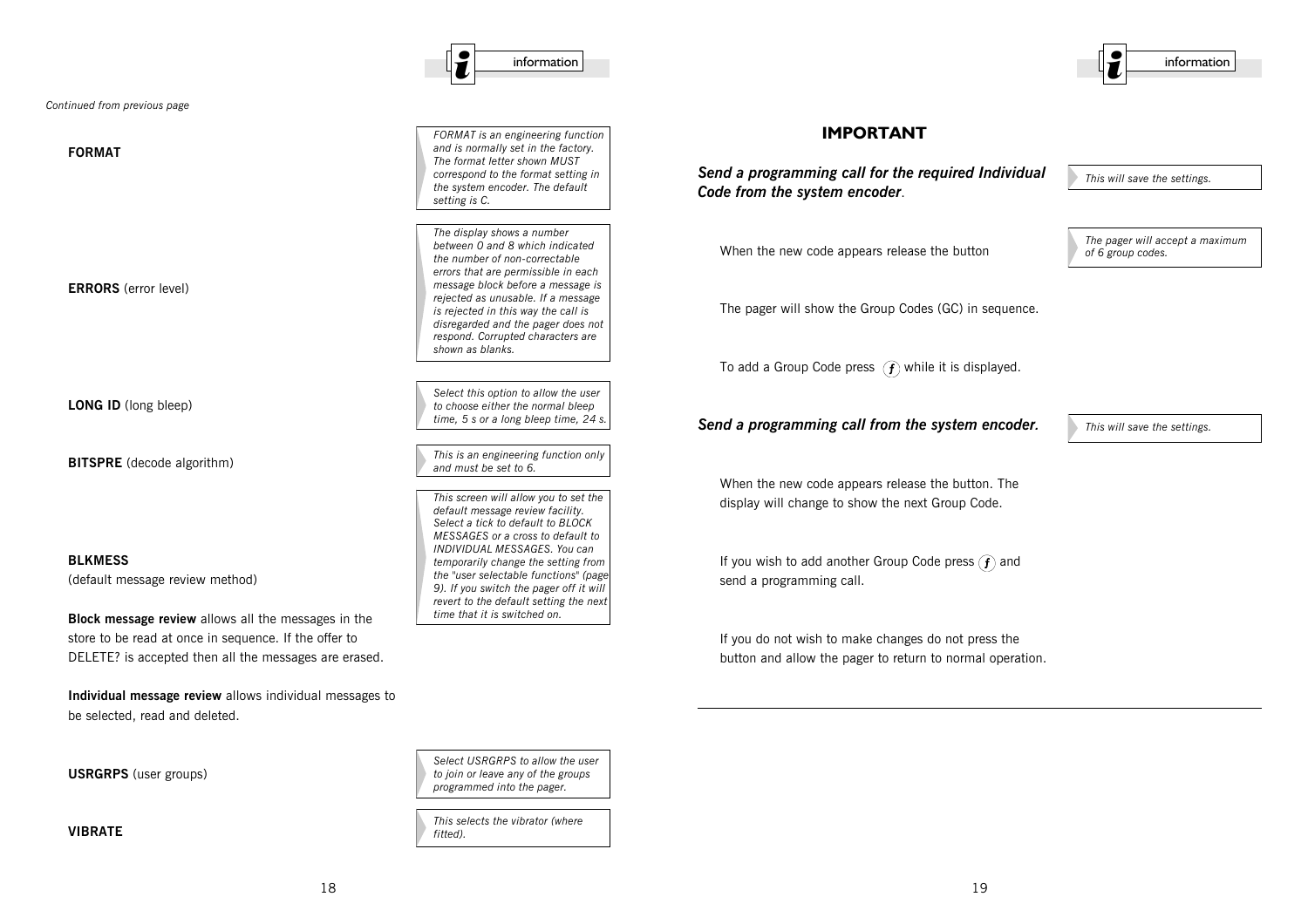20  $\hspace{1.5cm}$  21

#### **To enter the open channel mode**

Switch the pager off.

Press and hold button  $\widehat{f}$  and then press the power button  $\circled{O}$ .

Release the buttons.

To return to normal operation momentarily press the power button  $\mathbb{\overline{O}}$ .

#### **To replace the clip**

body.

case

Place your thumb on top of the clip and, using a screwdriver, pull the locking tab away from the pager

Whilst pressing the clip towards the pager body, rotate it anticlockwise by 90° and gently pull it away from the

*The thumb pressure avoids placing too much strain on the clip mounting.*

To fit the new clip hold it 90° to the pager case and insert it into the aperture.

Lift the locking tab, and whilst applying pressure, and rotate the clip clockwise until it "clicks" into position.

**Never rotate the clip without lifting the tab as you will damage the case.**

#### Please note:

Under certain circumstances your pager can be subjected to electrostatic discharge. This can cause the unit to reset and go through the start-up sequence before returning to normal operation.





*Open channel is a diagnostic mode that allows the pager to display information from all transmitted calls. This is a 3 digit information code followed by the identity code of*

*The pager will display its software title and, after a short while, the first 8 function digits.*

*The remainder of the function digits are displayed and the pager will enter the open channel mode.*

*the pager being called.*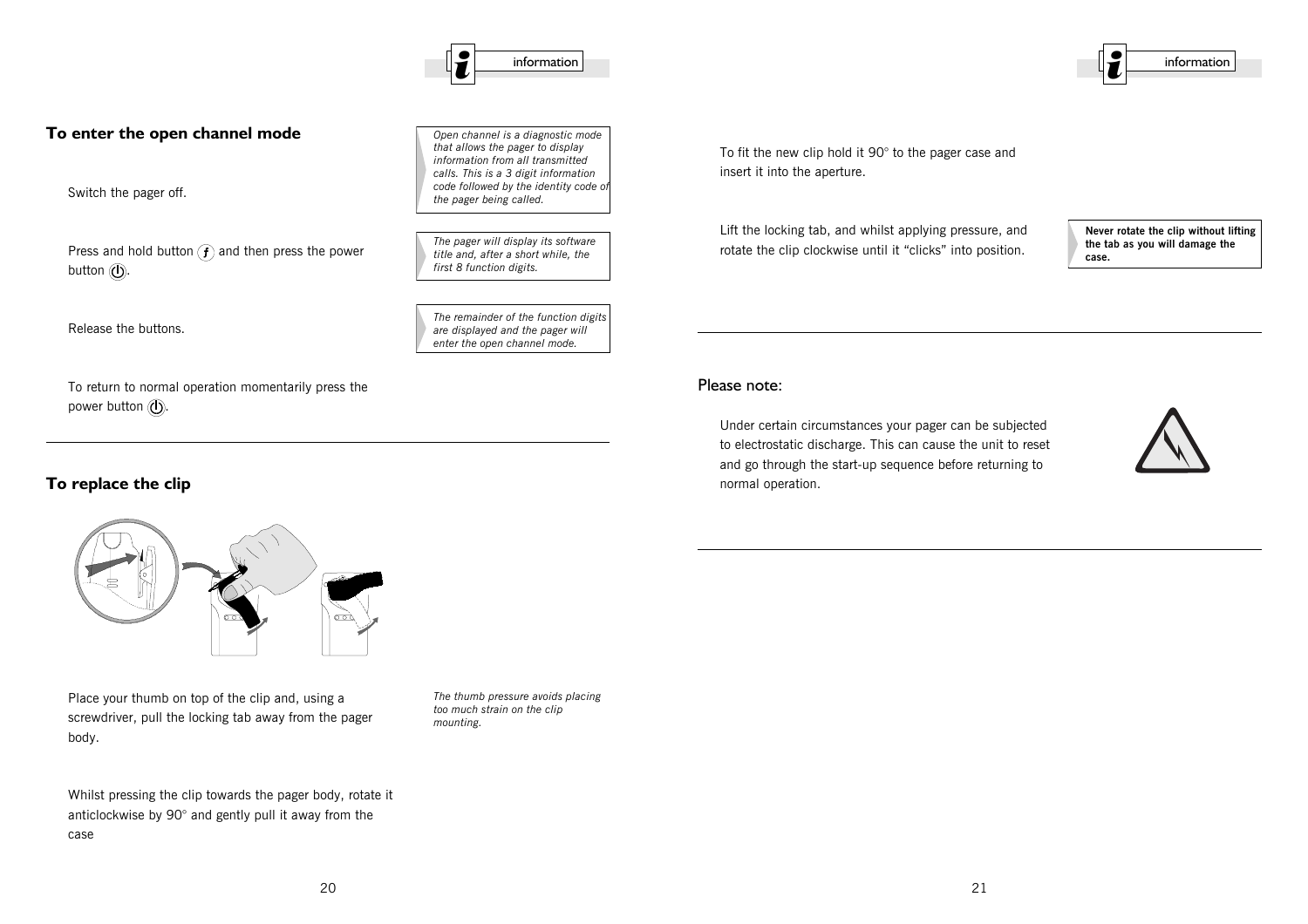## **Glossary of paging terms**

| Bleep                  | Used to describe the sound made by a pager when called (also bleep-<br>tone, bleep-sound).                                              |
|------------------------|-----------------------------------------------------------------------------------------------------------------------------------------|
| Group Code             | A number shared between pagers allowing them to be called<br>simultaneously.                                                            |
| <b>Individual Code</b> | A number representing the unique identity of a pager allowing it to be<br>called selectively.                                           |
| Pager configuration    | The process of selecting those pager functions that will be available to<br>the user. This normally forms part of system commissioning. |
| Pager programming      | The procedure required to enter or change pager identity codes<br>(individual and group).                                               |
| Open channel           | A diagnostic mode that allows a pager to receive all calls transmitted<br>on a system and display the results in code.                  |